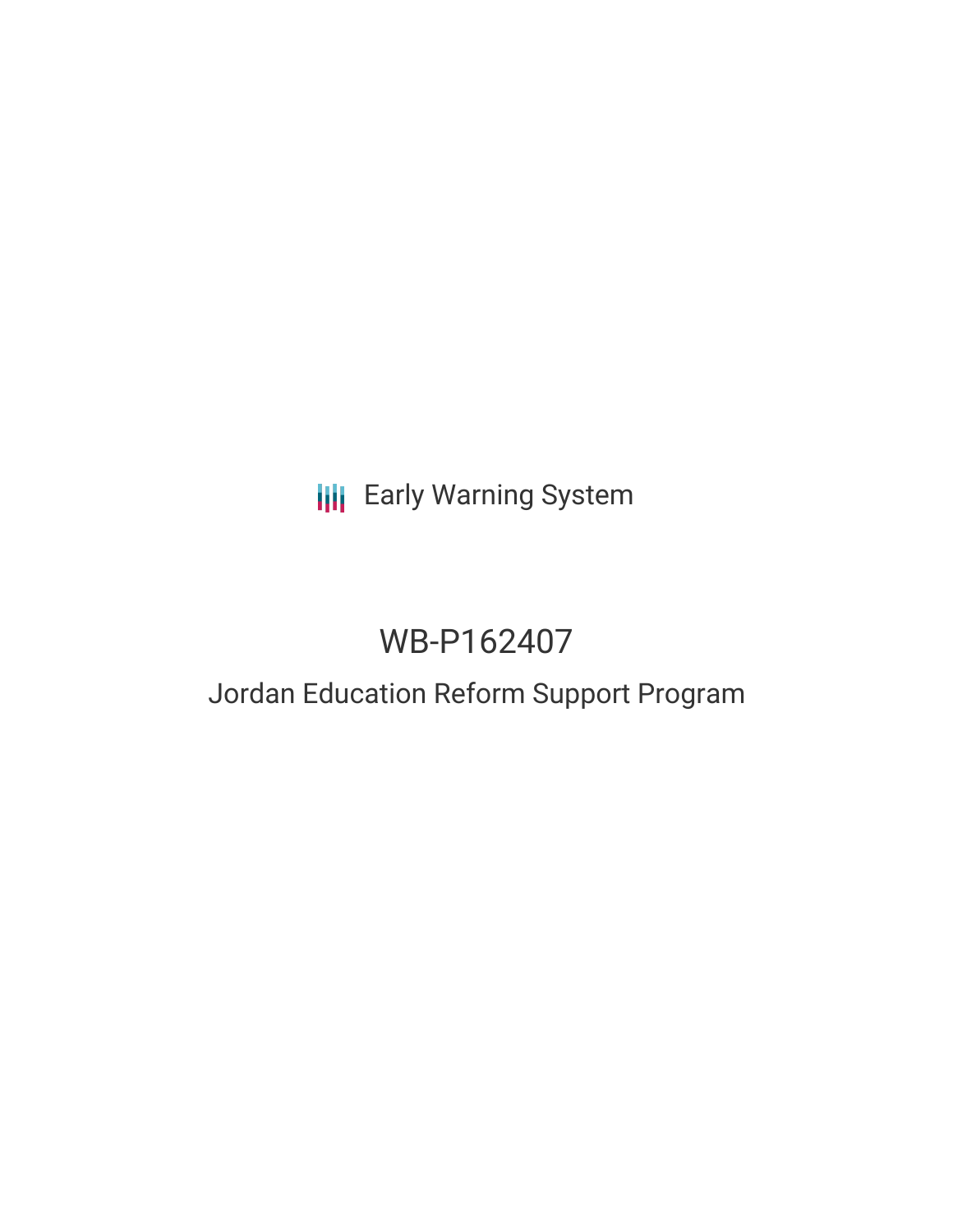

### **Quick Facts**

| <b>Countries</b>               | Jordan                                   |
|--------------------------------|------------------------------------------|
| <b>Financial Institutions</b>  | World Bank (WB)                          |
| <b>Status</b>                  | Active                                   |
| <b>Bank Risk Rating</b>        | B                                        |
| <b>Voting Date</b>             | 2017-12-05                               |
| <b>Borrower</b>                | MINISTRY OF PLANNING AND INTERNATIONAL C |
| <b>Sectors</b>                 | <b>Education and Health</b>              |
| <b>Investment Amount (USD)</b> | \$200.00 million                         |
| <b>Project Cost (USD)</b>      | \$200.00 million                         |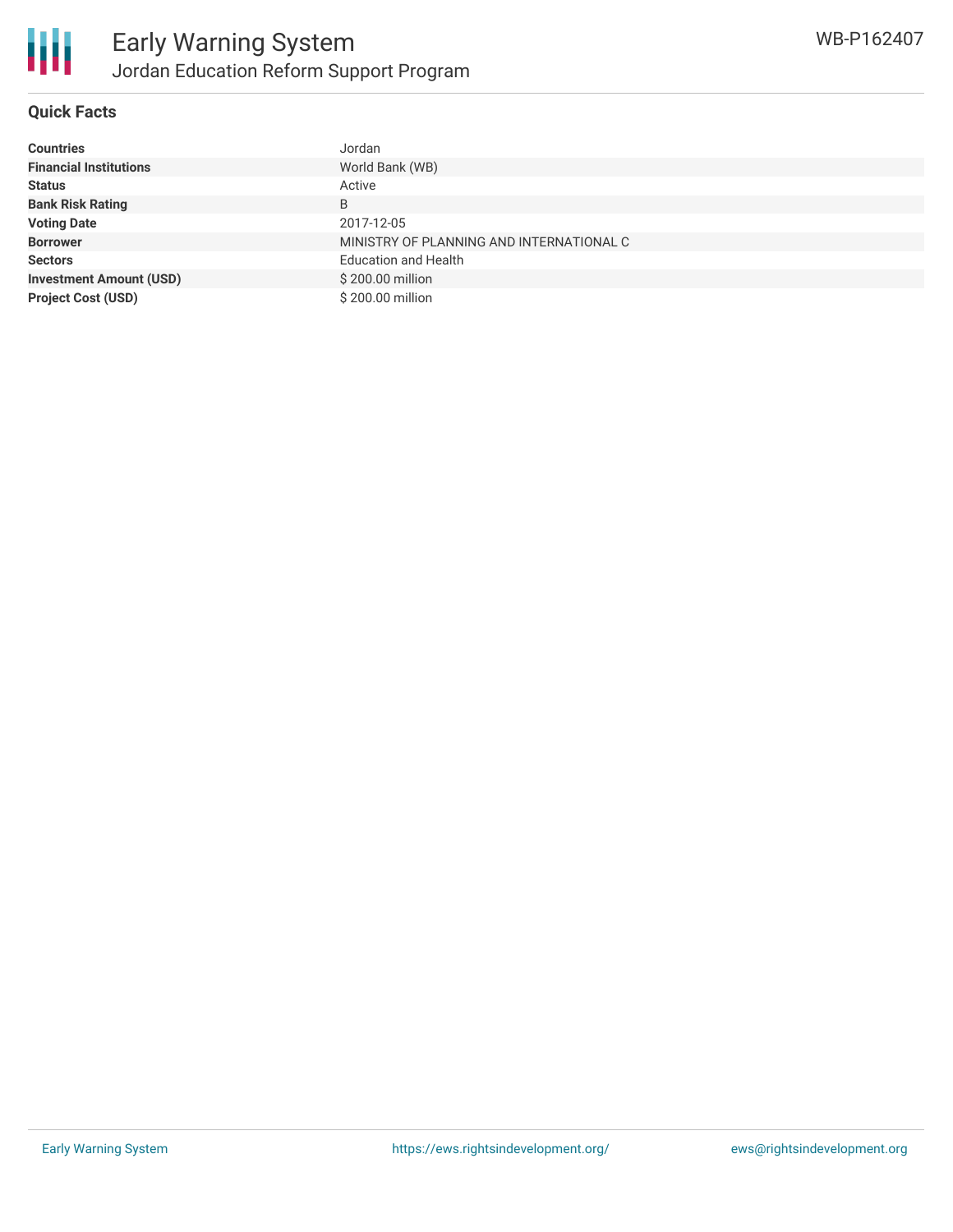

.

### **Project Description**

The Program Development Objective (PDO) would be to support the Ministry of Education (MOE)to expand access to early childhood education, and to improve student assessment and teaching and learning conditions for Jordanian and Syrian refugee children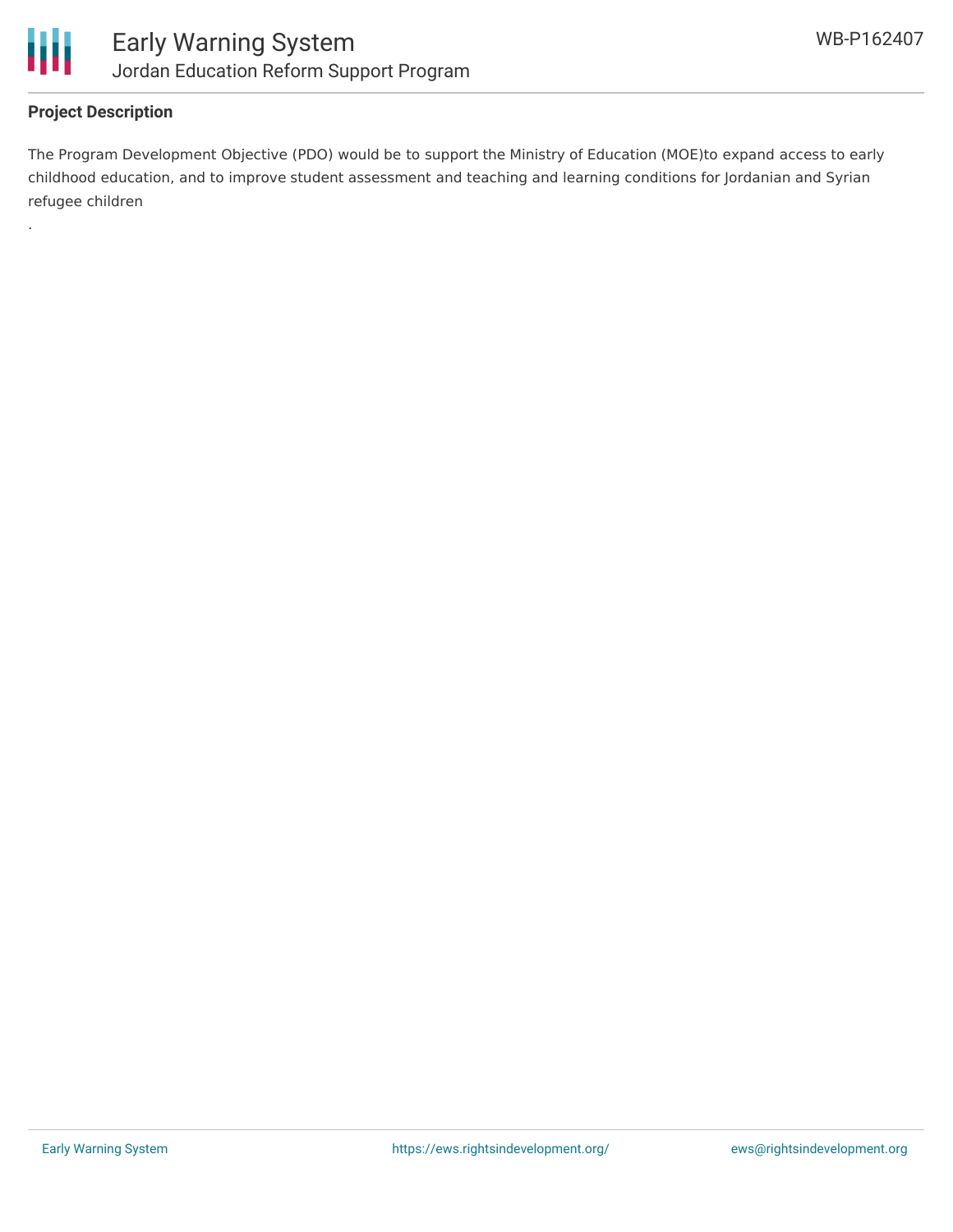

### Early Warning System Jordan Education Reform Support Program

### **Investment Description**

World Bank (WB)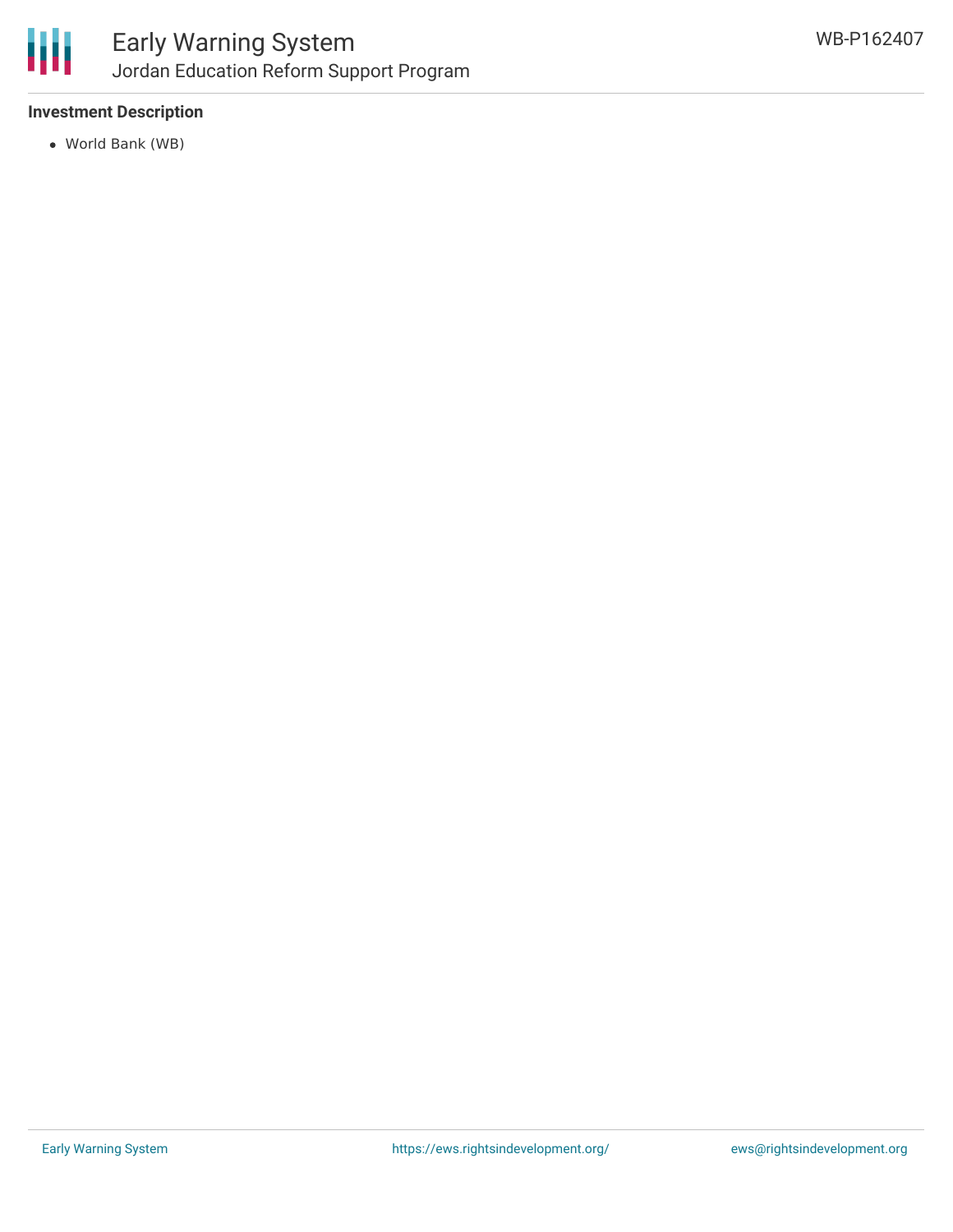

### **Contact Information**

Name of Agency/ies: Ministry of Education Contact: Ms. Firyal Aqel Title: Director, Development Coordination Unit (DCU) Tel: +962 7 9524 5356 Email: Firyal.Aqel@Moe.gov.jo

#### ACCOUNTABILITY MECHANISM OF WORLD BANK

The World Bank Inspection Panel is the independent complaint mechanism and fact-finding body for people who believe they are likely to be, or have been, adversely affected by a World Bank-financed project. If you submit a complaint to the Inspection Panel, they may investigate to assess whether the World Bank is following its own policies and procedures for preventing harm to people or the environment. You can contact the Inspection Panel or submit a complaint by emailing ipanel@worldbank.org. You can learn more about the Inspection Panel and how to file a complaint at: http://ewebapps.worldbank.org/apps/ip/Pages/Home.aspx.